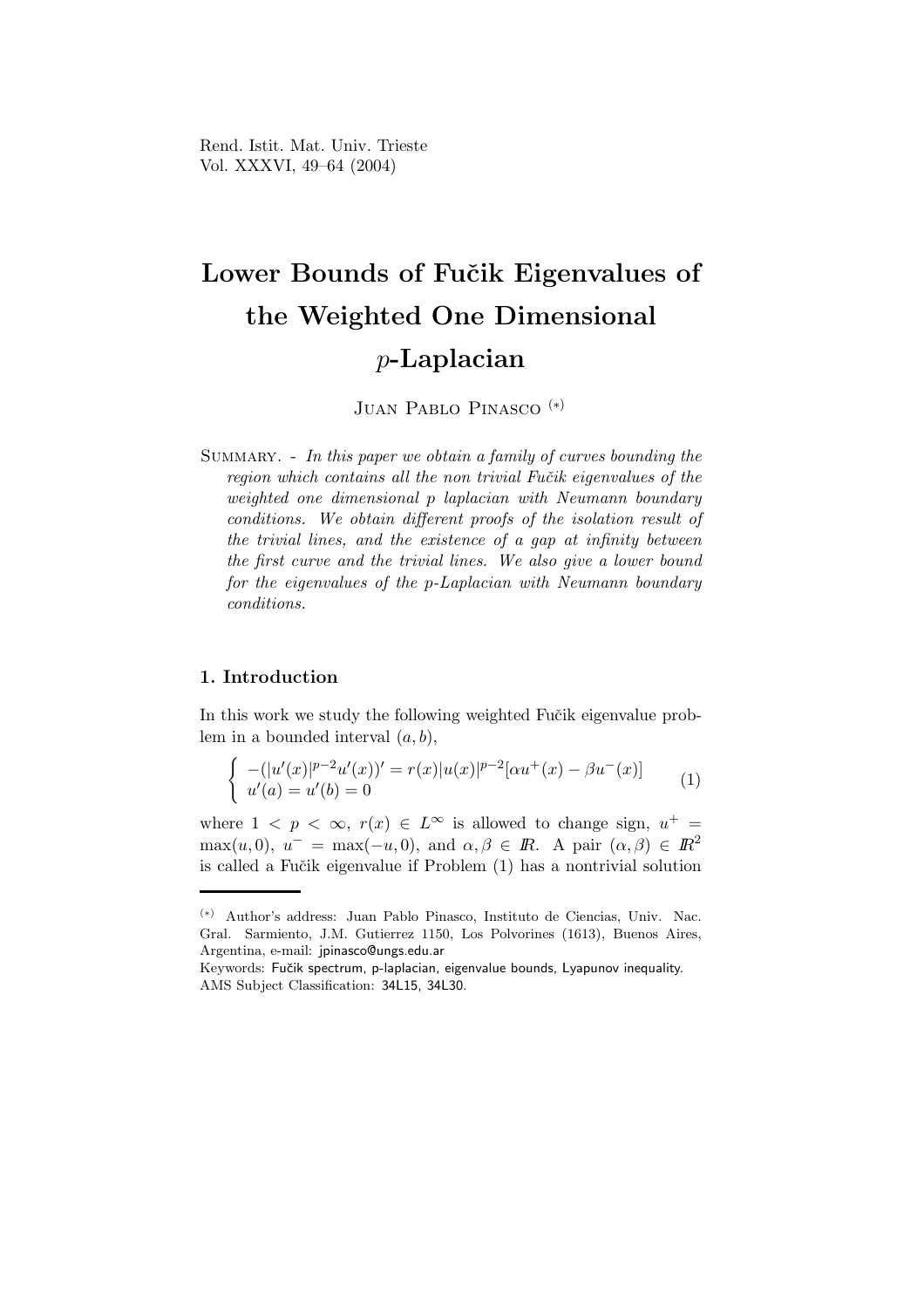$u \in H^1(a, b)$ , and u is called a Fučik eigenfunction. We call  $\Sigma$  the set of Fučik eigenvalues.

We also consider the related eigenvalue problem,

$$
\begin{cases}\n-(|u'(x)|^{p-2}u'(x))' = \mu r(x)|u(x)|^{p-2}u(x) \\
u'(a) = u'(b) = 0\n\end{cases}
$$
\n(2)

For positive and continuous weights  $r(x)$ , all eigenvalues form a countable set  $\{\mu_k\}_{k\in\mathbb{N}}$ , and the eigenfunction  $u_k$  corresponding to  $\mu_k$  has exactly  $k-1$  zeros, see [10, 15]. When the weight takes both positives and negatives values, there exist two sequences of positive and negative variational eigenvalues,

$$
\sigma^+ = \{0 \le \mu_1^+ < \mu_2^+ < \ldots\} \qquad \sigma^- = \{0 \ge \mu_1^- > \mu_2^- > \ldots\},
$$

which are obtained obtained by the Ljusternik Schnirelmann theory, see [5, 13]. However, it is not known if the totality of eigenvalues consists of these two sequences.

We consider first  $r(x) > 0$  which implies  $\sigma^- = \emptyset$ ,  $\mu_1 = 0$ . Let  $\mu$  be any eigenvalue of Problem (2). It is clear that  $(\mu, \mu)$ ,  $0 \times \mathbb{R}$ and  $\mathbb{R} \times 0$  belongs to  $\Sigma$ . The lines  $0 \times \mathbb{R}$  and  $\mathbb{R} \times 0$  are called the trivial curves, and we call  $\Sigma^* = \Sigma \setminus \{0 \times \mathbb{R} \cup \mathbb{R} \times 0\}$ . When  $r(x) \equiv 1$ , it was proved in [7] that the two lines  $0 \times \mathbb{R}$  and  $\mathbb{R} \times 0$ are isolated in  $\Sigma$ . Also, the authors prove that the first curve  $\Gamma_1$ is not asymptotic to zero, and remains bounded below by the first Dirichlet eigenvalue of an interval of length  $2(b - a)$ . The first non trivial curve  $\Gamma_1$  is obtained as the first intersection point of  $\Sigma^*$  with a line parallel to the diagonal and passing through  $(s, 0)$  for each  $s \in \mathbb{R}$ , this construction was introduced in [8]. The problem with indefinite weights was considered in [1, 2]. We give here a different proof of the isolation result of the trivial lines and the existence of a gap at infinity between  $\Gamma_1$  and the trivial lines. Our main result is the following:

THEOREM 1.1. Let  $\int_a^b r(x) = m$ . There exists an hyperbolic type curve  $y = f(x)$  such that  $\beta \ge f(\alpha)$  for every Fučik eigenvalue  $(\alpha, \beta) \in \Gamma_1$  of Problem (1). Moreover,

$$
\lim_{\alpha \to \infty} f(\alpha) = \frac{1}{m(b-a)^{p-1}}.
$$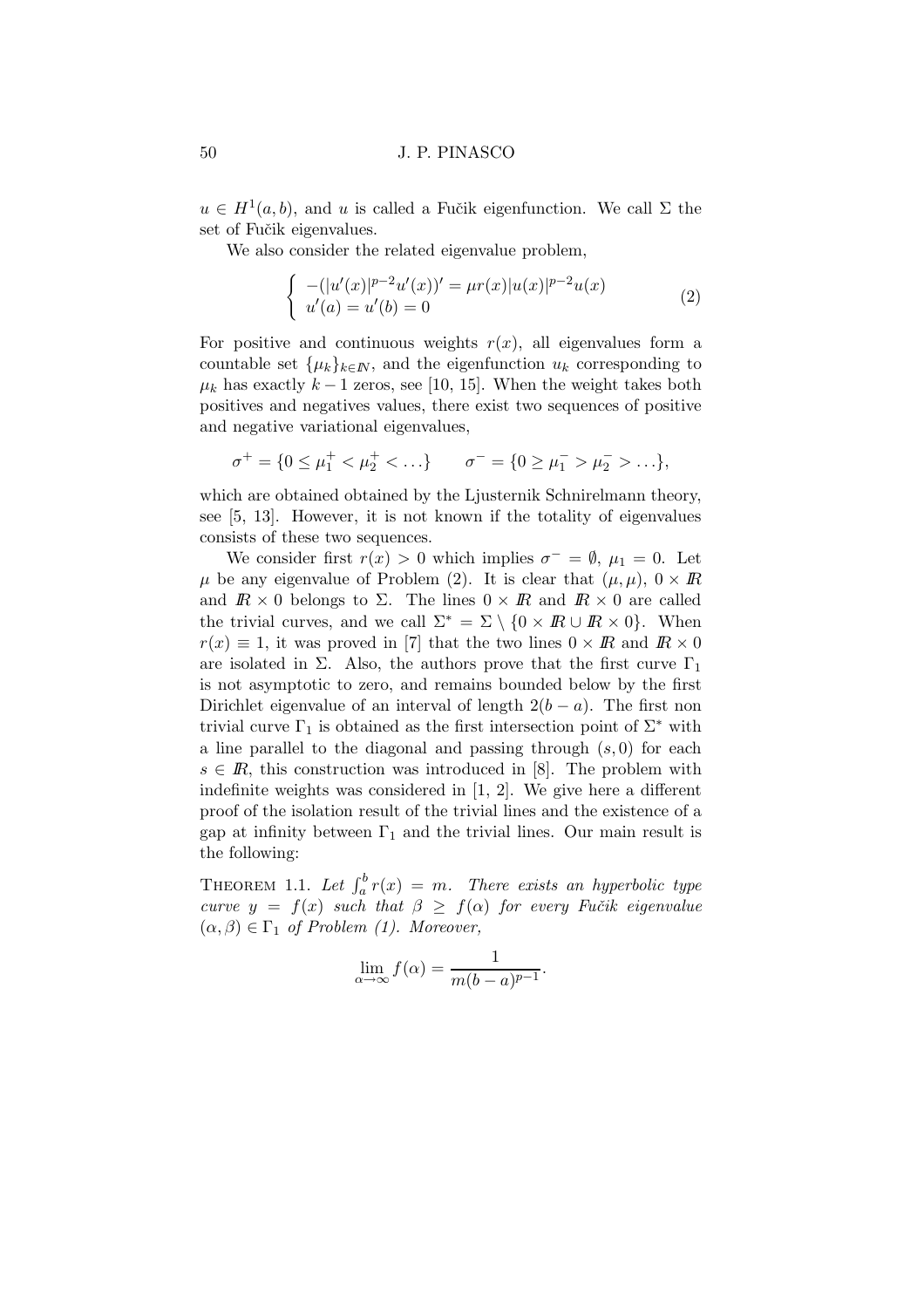In certain sense, it is a lower bound for the Fučik eigenvalues. We also analyze the optimality of this curve, and we extend it to problems with indefinite weights. The proof is based on a Lyapunov type inequality for the Neumann boundary condition. This inequality was proved in [12] for  $p = 2$  by using Ricatti equation techniques, we also give a different proof.

We will prove the isolation of the first positive eigenvalue of problem (2), which enable us to define the second positive Neumann eigenvalue  $\mu_2$ . Following the ideas of [3, 4], we will show that  $\mu_2 = \mu_2^+$ , and an associated eigenfunction has only one zero in  $(a, b)$ . Hence, the Lyapunov inequality enable us to obtain a sharp lower bound for  $\mu_2$ . We have the following theorem:

THEOREM 1.2. Let  $\mu_2$  be the second eigenvalue of Problem (2). Then,

$$
\frac{2^p}{(b-a)^{p-1} \int_a^b r^+(x) dx} \le \mu_2,\tag{3}
$$

where  $r^+(x) = \max\{r(x), 0\}.$ 

We also prove the optimality of this bound:

THEOREM 1.3. Let  $\varepsilon \in \mathbb{R}$  be a positive number. There exist a family of weight functions  $r_{\varepsilon} \in L^{\infty}(a, b)$  satisfying  $\int_a^b r_{\varepsilon}(x) dx = m$  such that

$$
\lim_{\varepsilon \to 0^+} \mu_{2,\varepsilon} = \frac{2^p}{(b-a)^{p-1}m}
$$

where  $\mu_{2,\varepsilon}$  is the second eigenvalue of

$$
\begin{cases}\n-(|u'|^{p-2}u')' = \mu r_{\varepsilon}|u|^{p-2}u \\
u'(a) = u'(b) = 0.\n\end{cases}
$$
\n(4)

The paper is organized as follows: Section 2 is devoted to the Lyapunov inequality, and the Neumann eigenvalue problem with indefinite weights, we prove Theorems 1.2 and 1.3, and we also consider the higher eigenvalues. In Section 3 we prove Theorem 1.1 and we extend it to indefinite weights.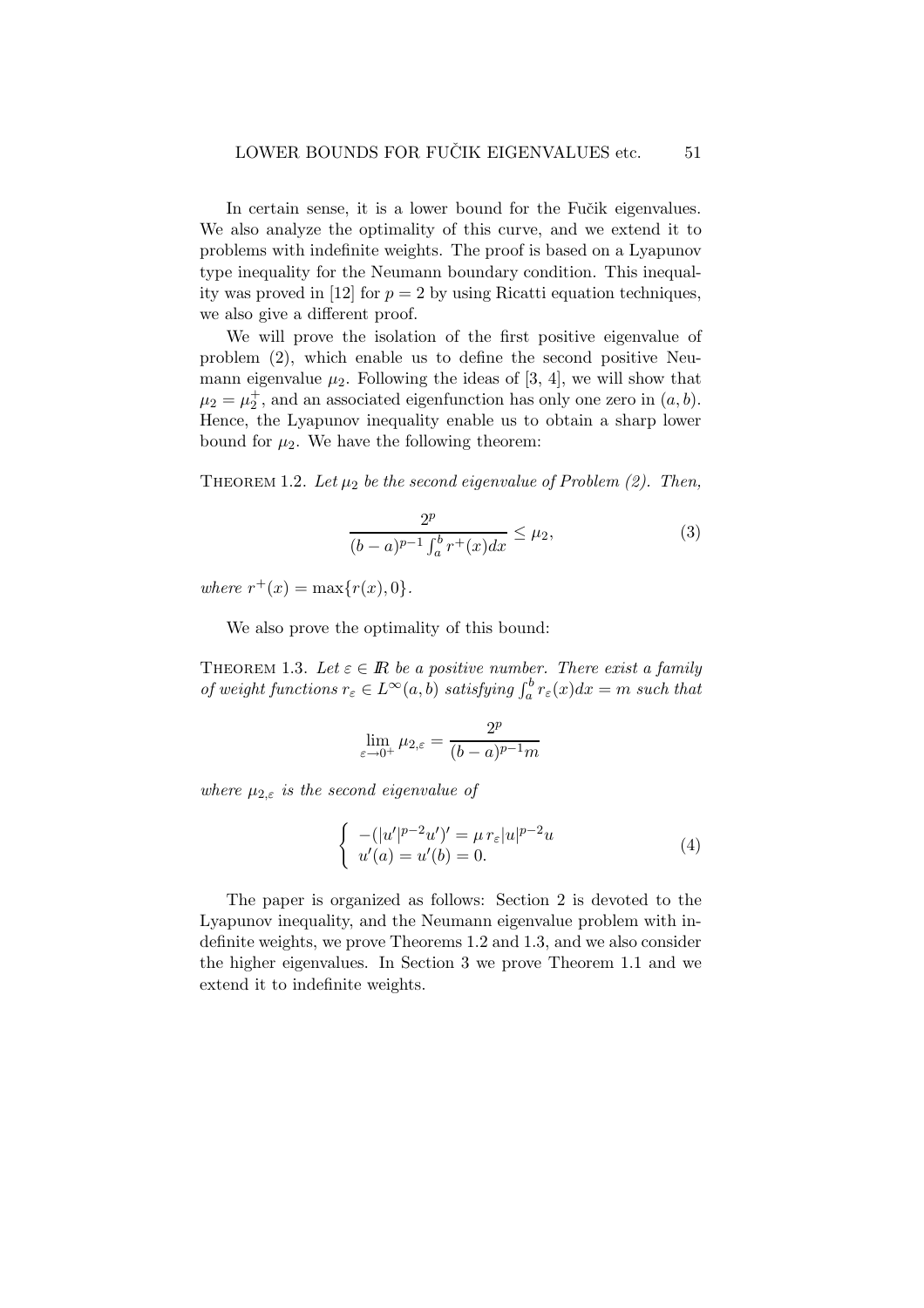# 2. A Lyapunov type Inequality and Neumann Eigenvalues

Let us consider the following quasilinear boundary value problem:

$$
\begin{cases}\n-(|u'|^{p-2}u')' = s|u|^{p-2}u\\ \nu(a) = u'(b) = 0,\n\end{cases}
$$
\n(5)

where  $s \in L^{\infty}(a, b)$  is an integrable function, and  $1 < p < \infty$ . By a solution of problem (5) we understand a real valued function  $u \in$  $W^{1,p}(a, b), u(a) = 0$  such that

$$
\int_{a}^{b} |u'|^{p-2} u'v' = \int_{a}^{b} s|u|^{p-2}uv
$$
\n(6)

for each  $v \in W^{1,p}(a, b), v(a) = 0.$ 

We have the following Lyapunov type inequality:

THEOREM 2.1. Assume that the problem  $(5)$  has a positive solution. Then, the following inequality holds:

$$
\left(\frac{1}{b-a}\right)^{p-1} \le \int_a^b s^+(x)dx.
$$

*Proof.* Let c be a point in  $(a, b)$  where  $u(x)$  is maximized. Clearly, by using Holder's inequality and the variational formulation (6),

$$
u(c) = \int_a^c u'(x)dx
$$
  
\n
$$
\leq (c-a)^{1/q} \left( \int_a^c |u'(x)|^p dx \right)^{1/p}
$$
  
\n
$$
\leq (b-a)^{1/q} \left( \int_a^b |u'(x)|^p dx \right)^{1/p}
$$
  
\n
$$
= (b-a)^{1/q} \left( \int_a^b s(x) |u(x)|^p dx \right)^{1/p}
$$
  
\n
$$
\leq (b-a)^{1/q} u(c) \left( \int_a^b s^+(x) dx \right)^{1/p},
$$

and the result follows after cancelling  $u(c)$  in both sides.  $\Box$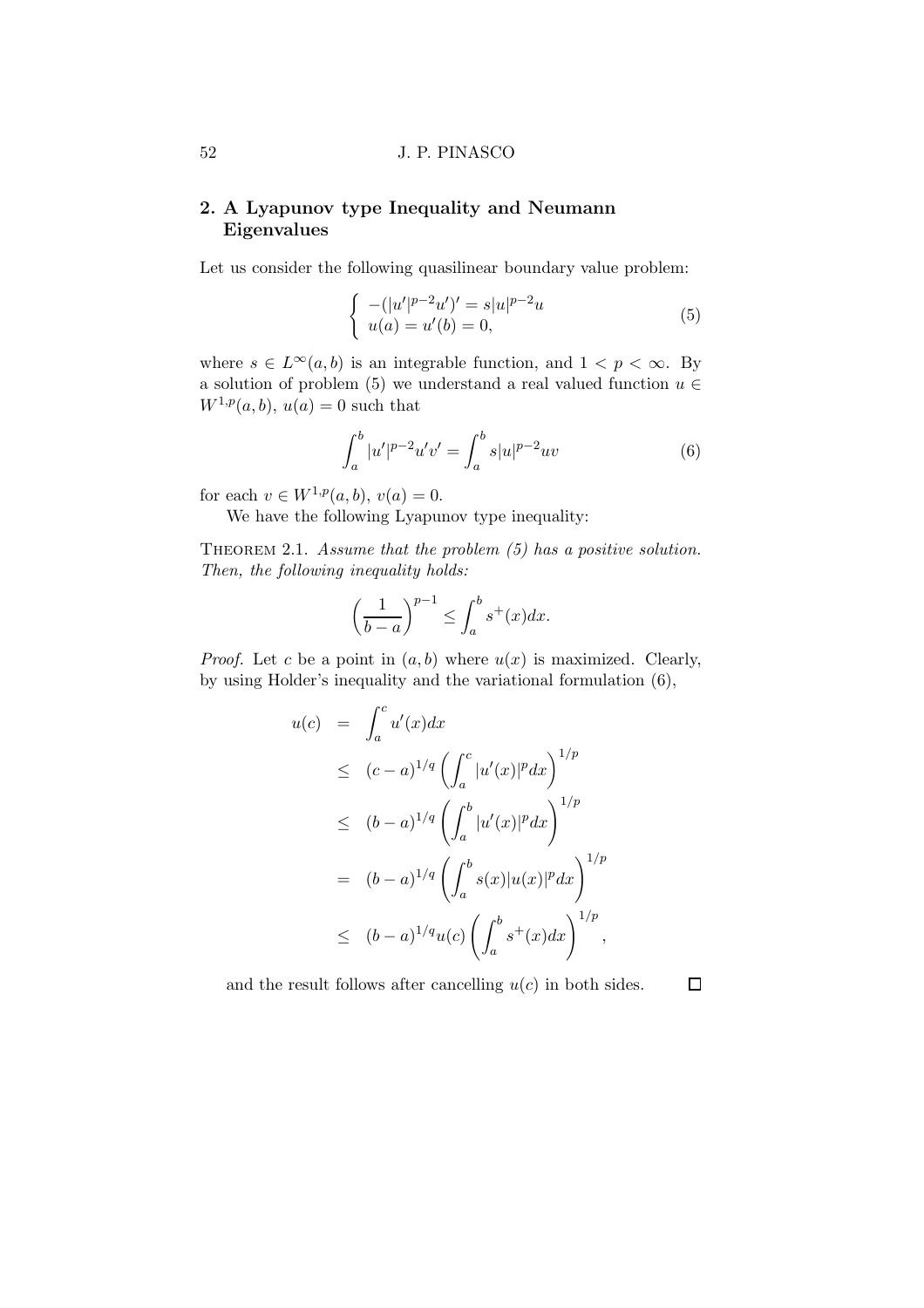As a corollary, we have the following inequality for solutions of the Neumann boundary value problem with indefinite weights:

COROLLARY 2.2. Let  $s \in L^{\infty}(a, b)$  be an integrable function. Let us suppose that the problem

$$
-(|u'|^{p-2}u')' = s|u|^{p-2}u \qquad u'(a) = u'(b) = 0
$$

has a solution which changes sign in  $(a, b)$  once. Then

$$
\frac{2^p}{(b-a)^{p-1}} \le \int_a^b s^+(x)dx.
$$
 (7)

*Proof.* Let c be the zero of u in  $(a, b)$ . Applying Theorem 2.1 in  $(a, c)$ and  $(c, b)$ , we have:

$$
\left(\frac{1}{c-a}\right)^{p-1} + \left(\frac{1}{b-c}\right)^{p-1} \le \int_a^b s^+(x)dx.
$$

Now, the sum of the left hand side is minimized when both terms are equal, which gives

$$
2\left(\frac{2}{b-a}\right)^{p-1} \le \int_a^b s^+(x)dx.
$$

Let us consider now the eigenvalue problem (2):

$$
\begin{cases}\n-(|u'|^{p-2}u')' = \mu r |u|^{p-2}u \\
u'(a) = u'(b) = 0,\n\end{cases}
$$

where  $r \in L^{\infty}(a, b)$  is an integrable function with

 $meas\{x \in (a,b) : r(x) > 0\} \neq 0, \quad meas\{x \in (a,b) : r(x) < 0\} \neq 0.$ 

The eigenvalues  $\mu_k^+$  are obtained by the Ljusternik Schnirelmann theory:

$$
\mu_k^+ = \inf_{F \in C_k^{(a,b)}} \sup_{u \in F} \int_a^b |u'|^p \tag{8}
$$

where

$$
C_k^{(a,b)} = \{ C \subset M : C \text{ compact}, C = -C, \gamma(C) \ge k \},\
$$
  

$$
M = \{ u \in W^{1,p}(a,b) : \int_a^b r|u|^p = 1 \},\
$$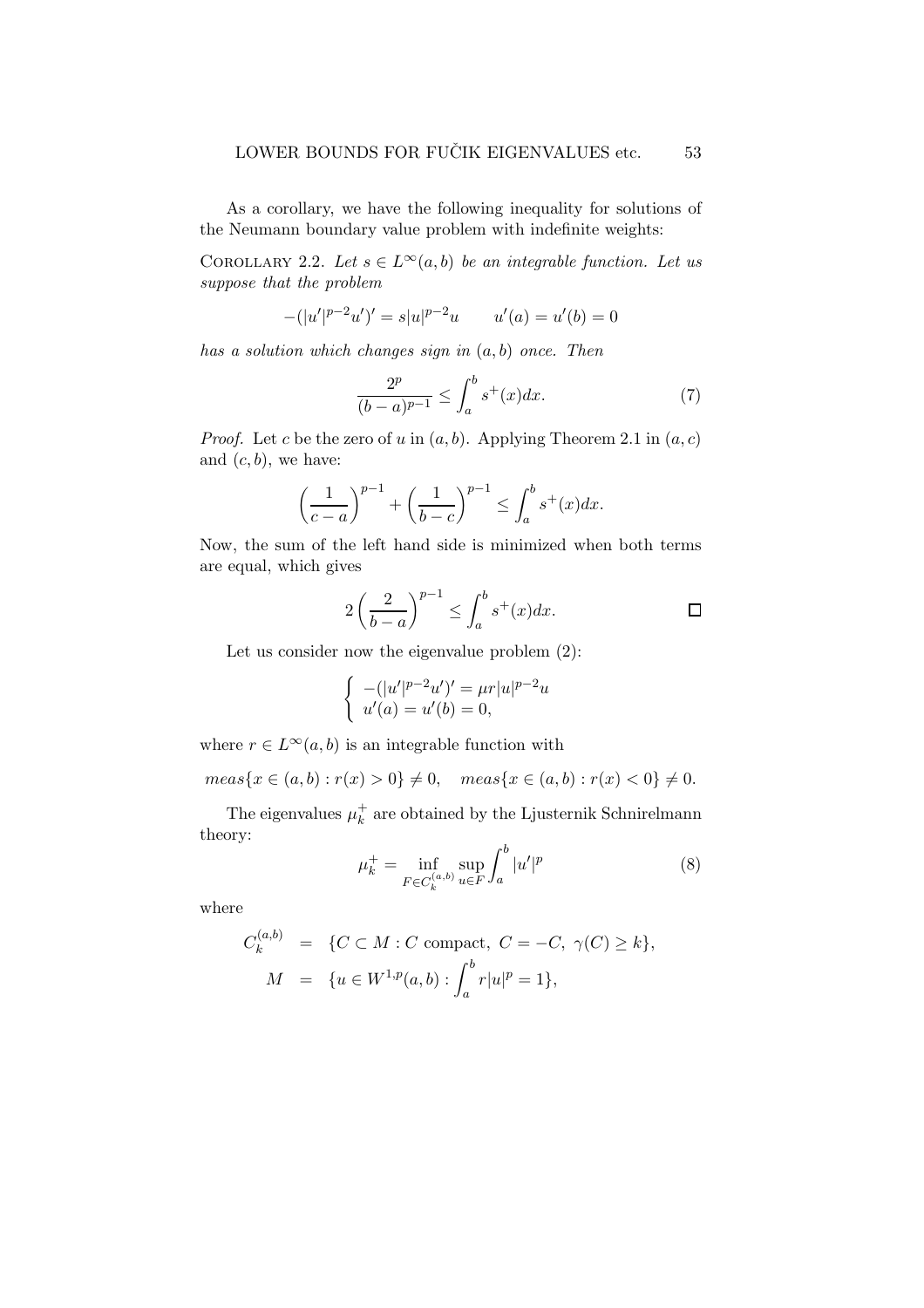and  $\gamma : \Sigma \to \mathbb{N} \cup \{\infty\}$  is the Krasnoselskii genus. The negatives eigenvalues  $\sigma^-$  coincides with the positive eigenvalues of the weight  $-r$ . The regularity results of [6, 14] imply that the solutions u are at least of class  $C_{loc}^{1,\alpha}$ , and satisfy the differential equation almost everywhere in  $(a, b)$ .

We collect first some results related to the eigenvalues of problem (2) which can be found in [5, 11, 13]. However, the proof of the isolation of the first eigenvalue seems difficult to find, and we will prove it below.

LEMMA 2.3. If  $\int_a^b r < 0$ , then the eigenvalue of problem (2) admits a positive eigenvalue  $\mu_1^+$  with a positive eigenfunction,  $\mu_1^+$  is unique a positive eigenvalue  $\mu_1$  and a positive eigenvaluetion,  $\mu_1$  is and any and simple, and the interval  $(0, \mu_1^+)$  does not contain any eigenvalue. If  $\int_a^b r < 0$ , then  $\mu_1^+ = 0$ . If  $\int_a^b r = 0$ , then  $\mu_1^+ = 0 = \mu_1^-$  is the unique eigenvalue with a positive eigenfunction.

REMARK 2.4. We will prove now the isolation of the first eigenvalue for indefinite weights. For the Dirichlet boundary condition, this result can be found in  $\mathcal{A}$ . However, the proof follows by using an estimate of the measure of the nodal domains of an eigenfunction u, a connected component of  $(a, b) \{x \in (a, b) : u(x) = 0\}$ . If N is a nodal domain of a Dirichlet eigenfunction with eigenvalue  $\lambda$ , then

$$
|N| \ge (C\lambda \|r\|_s)^{-\gamma} \tag{9}
$$

where  $C, s, \gamma$  are positive constants depending only on p. Equation (9) was obtained by using the Sobolev immersion theorem. For the Neumann problem we cannot apply it on the nodal domains which reaches the boundary.

LEMMA 2.5. The eigenvalue  $\mu_1^+$  is isolated, that is, there exists  $\delta > 0$ such that in the interval  $(\mu_1^+; \mu_1^+ + \delta)$  there are no other eigenvalues of problem (2).

Proof. Let us assume by contradiction that there exists a sequence of eigenvalues of (2),  $\mu^n \to \mu_1^+$ , and let  $u^n$  be an eigenfunction of  $\mu^n$ satisfying  $\int_a^b r|u^n|^p = 1$ . Now, since

$$
0 < \int_{a}^{b} |(u^{n})'|^{p} = \mu^{n} \int_{a}^{b} r|u^{n}|^{p},
$$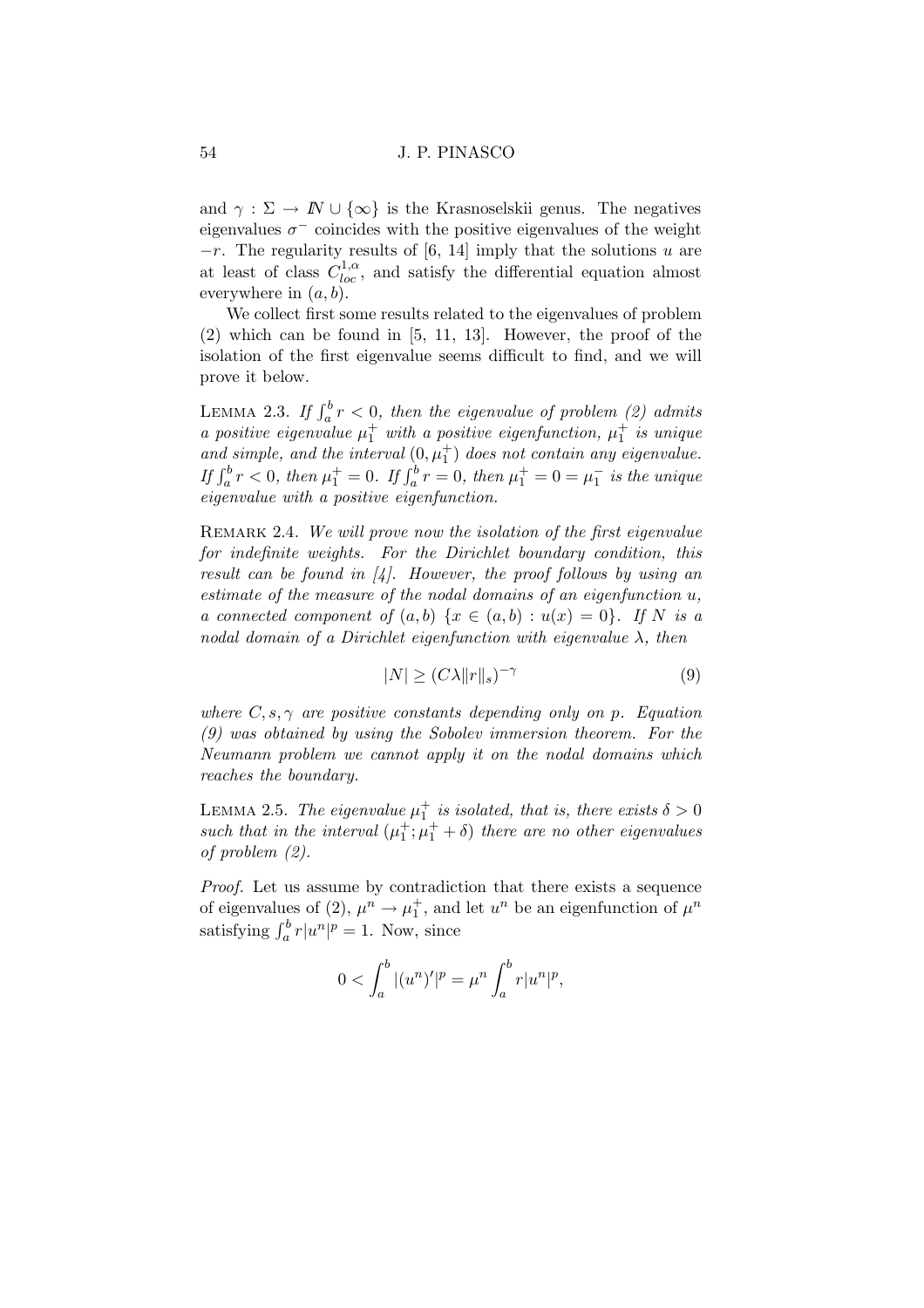the set  $\{u^{n}\}_n$  is bounded in  $W^{1,p}(a, b)$ , and there exist a subsequence (still denoted  $\{u^n\}_n$ ) and  $u \in W^{1,p}(a,b)$  such that  $u^n \to u$  weakly in  $W^{1,p}(a, b)$ , and  $\int_a^b r|u|^p = 1$ . Hence,

$$
\int_a^b |u'|^p \le \liminf_{n \to \infty} \mu^n \int_a^b r |u^n|^p = \mu_1^+.
$$

We conclude that u is an eigenfunction associated to  $\mu_1^+$ , and we can assume that  $u > 0$  (the case  $u < 0$  is similar). Since  $u^n \to u$  in measure, and  $u^n$  changes sign, we have

$$
|\Omega_n^-|\to 0,
$$

where  $\Omega_n^- = \{x \in (a, b) : u^n(x) < 0\}$ . From equation (9),  $u^n$  cannot have interior nodal domains, since the measure of the interior nodal domains is bounded by below. Hence,  $\Omega_n^-$  contains at least one boundary point. Let us assume that  $a \in \Omega_n^-$  (the case  $b \in \Omega_n^-$  is similar). We have  $(a, c_n) \subset \Omega_n^-$ , where  $c_n$  is the first zero of  $u^n$ , and Theorem 2.1 gives

$$
\frac{1}{(c_n-a)^{p-1}\int_a^{c_n} r^+(x)dx} \leq \mu^n.
$$

Clearly, if  $|\Omega_n^-| \to 0$ , then  $\mu^n$  goes to infinity, which contradicts the fact that  $\mu^n \to \mu_1^+$ .  $\Box$ 

Since  $\mu_1^+$  is isolated and there exist other eigenvalues, it makes sense to define the second eigenvalue  $\mu_2$  of problem (2) as:

$$
\mu_2 = \min\{\mu \in \mathbb{R} : \mu > \mu_1^+ \text{ and } \mu \text{ is an eigenvalue}\}.
$$

PROPOSITION 2.6. The eigenvalue  $\mu_2$  coincides with the second variational eigenvalue  $\mu_2^+$  given by the Lyusternik Schnirelman theory.

*Proof.* Let u be an eigenfunction of  $\mu_2$ . Since u changes sign, let us define  $w_1 = k.u^+$  and  $w_2 = h.u^-$ , where we choose  $k, h \in \mathbb{R}$  such that  $\int_a^c r|w_1|^p = \int_c^b r|w_2|^p = 1$ . The set

$$
F_2 = \{s.w_1 + t.w_2 : s, t \in \mathbb{R}, \int_a^b r | s.w_1 + t.w_2 |^p = 1\}
$$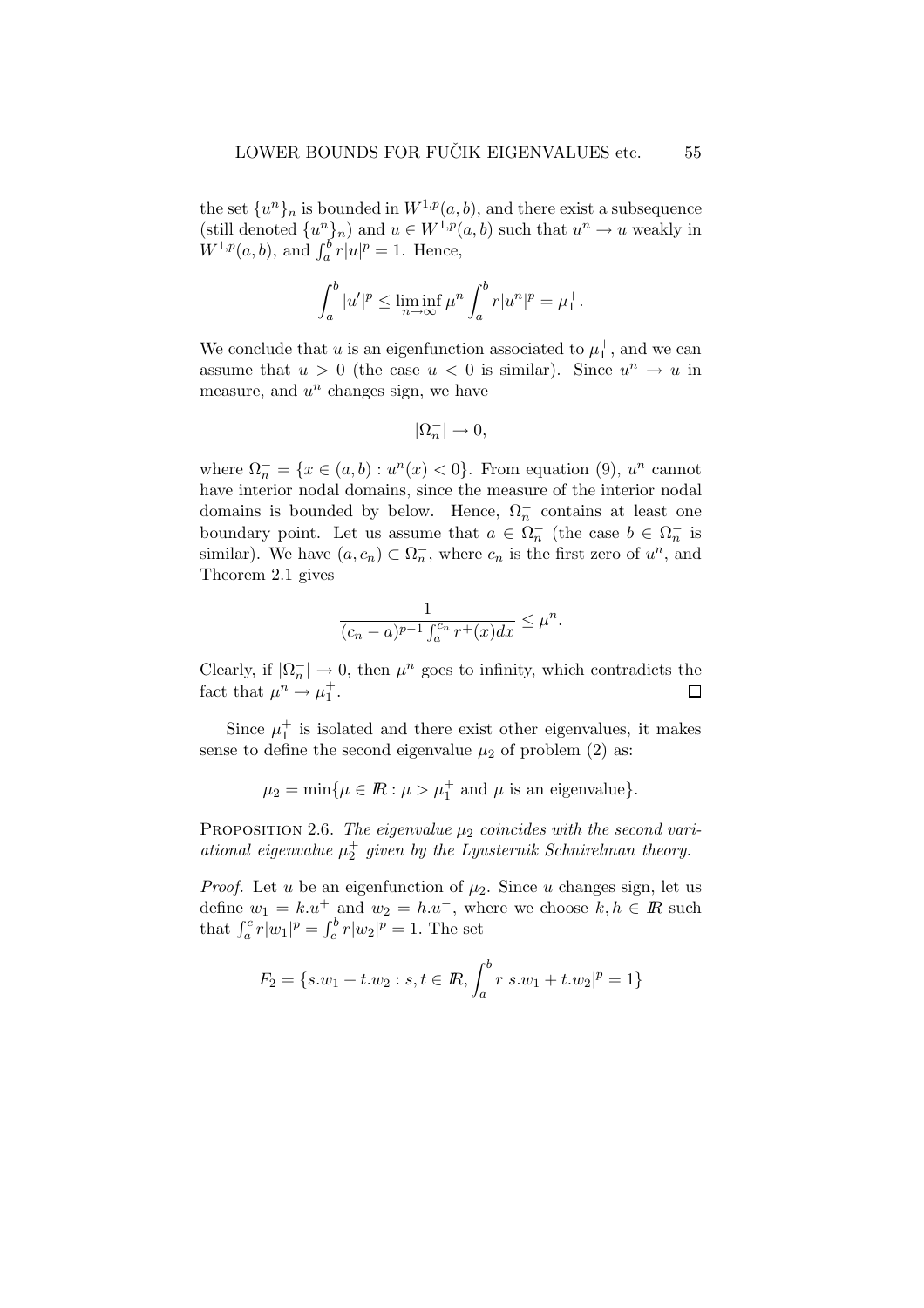satisfy  $\gamma(F_2) \geq 2$ , since they are linearly independent, and is an admissible set in the variational characterization of  $\mu_2^+$ . Moreover,

$$
\int_a^b r|s.w_1 + t.w_2|^p = s^p \int_a^b r|w_1|^p + t^p \int_a^b r|w_2|^p,
$$

which gives  $|s|^p + |t|^p = 1$ .

Hence, from (8), we have

$$
\mu_2^+ = \inf_{F \in C_2^{(a,b)}} \sup_{u \in F} \int_a^b |u'|^p \le \sup_{u \in F} \int_a^b |u'|^p \le (|s|^p + |t|^p)\mu_2 = \mu_2
$$

and the other inequality follows from the definition of  $\mu_2$ .

 $\Box$ 

PROPOSITION 2.7. Any eigenfunction corresponding to  $\mu_2$  has only one zero.

*Proof.* Let c be the first zero in  $(a, b)$  of an eigenfunction  $u_2$  corresponding to  $\mu_2$ . The first eigenfunction v of problem

$$
\begin{cases}\n-(|v'|^{p-2}v')' = \lambda r|v|^{p-2}v \\
v(c) = v'(b) = 0,\n\end{cases}
$$

is of one sign and is simple (the proof follows by using the Picone's identity, as in [4]). Since the restriction of  $u_2$  to  $(c, b)$  is a solution with  $\lambda = \mu_2$ , the first eigenvalue  $\lambda_1$  satisfies  $\lambda_1 \leq \mu_2$ . If  $\lambda_1 = \mu_2$ , then  $v = u_2$ , and in this case,  $u_2$  has no zeros in  $(c, b)$ .

We define  $w_1 = k.u_2$  in  $(a, c)$  and zero in  $(c, b)$ , and  $w_2 = h.v$ in  $(c, b)$  and zero in  $(a, c)$ , with  $k, h \in \mathbb{R}$  such that  $\int_a^c r |w_1|^p =$  $\int_c^b r|w_2|^p = 1$ . As before, the set

$$
F_2=\{s.w_1+t.w_2:s,t\in{I\!\!R},|s|^p+|t|^p=1\}
$$

satisfies  $\gamma(F_2) \geq 2$ , and is an admissible set in the variational characterization of  $\mu_2$ . Hence, from (8), we have

$$
\mu_2 = \inf_{F \in C_2^{(a,b)}} \sup_{u \in F} \int_a^b |u'|^p
$$
  
\n
$$
\leq \sup_{u \in F} \int_a^c |u'|^p + \sup_{u \in F} \int_c^b |u'|^p
$$
  
\n
$$
\leq s^p \mu_2 + t^p \lambda
$$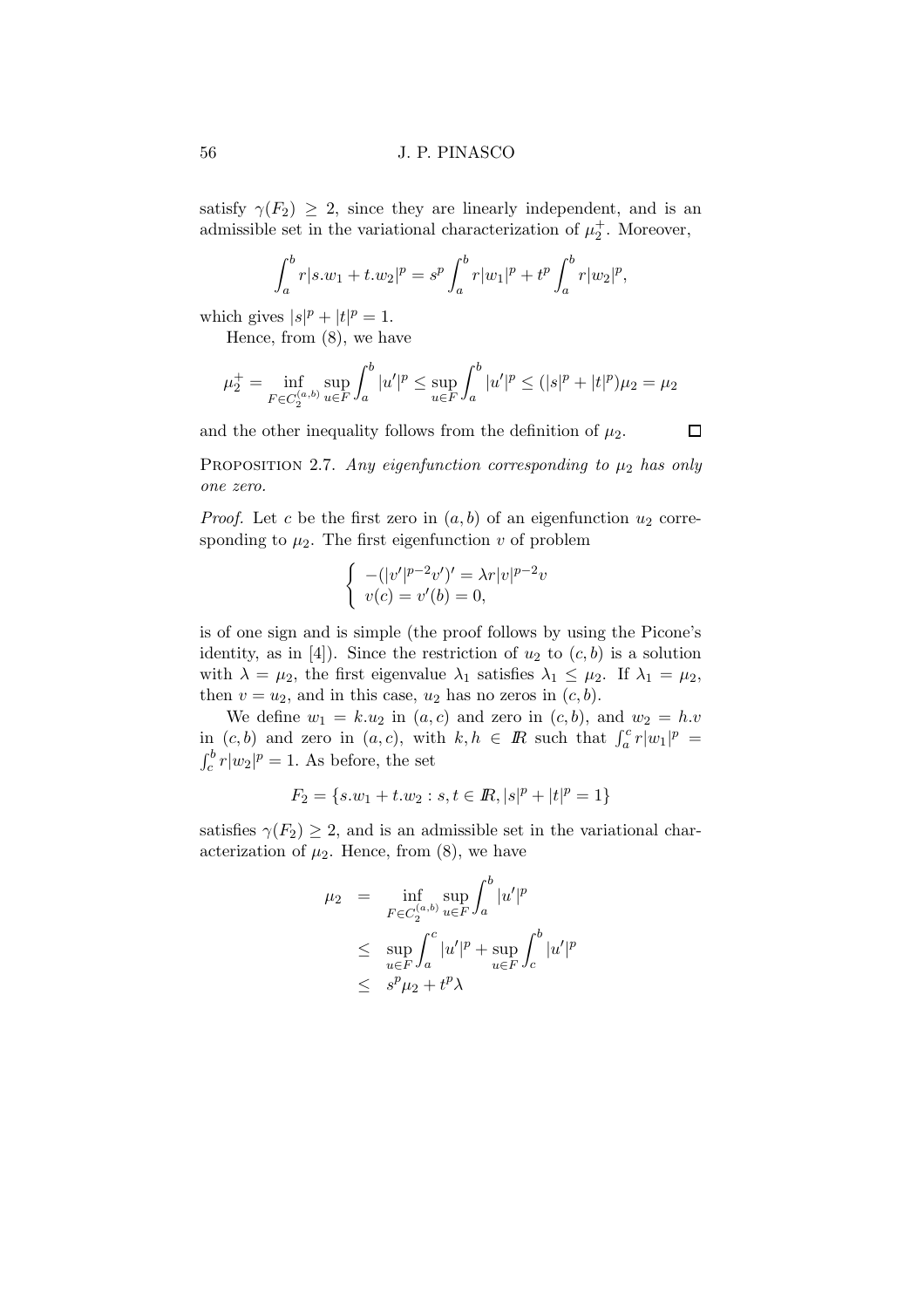Now, if  $u_2$  has another zero,  $\lambda < \mu_2$ , which gives the contradiction:

$$
\mu_2 \le s^p \mu_2 + t^p \lambda < (s^p + t^p) \mu_2 = \mu_2,
$$

and the proof is finished.

We prove now Theorem 1.2.

*Proof of Theorem 1.2:* Let  $u_2$  be an eigenfunction of  $\mu_2$ , which has only one zero in  $(a, b)$ . The Lyapunov inequality of Corollary  $(2.2)$ with  $s(x) = \mu_2 r(x)$  gives the desired result.  $\Box$ 

In order to prove the optimality of the lower bound (3), we need the following results for the one dimensional Steklov eigenvalue problem:

LEMMA 2.8. Let  $\tau_1 = 0$  be the first eigenvalue of the Steklov problem

$$
\begin{cases}\n-(|v'(x)|^{p-2}v'(x))' &= 0\\ \n-|v'(a)|^{p-2}v'(a) &= \tau|v(a)|^{p-2}v(a)\\ \n|v'(b)|^{p-2}v'(b) &= \tau|v(b)|^{p-2}v(b)\n\end{cases}
$$
\n(10)

Then,  $\tau_1 = 0$  is the unique eigenvalue with a positive associated eigenfunction, which is simple and isolated. The second eigenvalue and the corresponding eigenfunction are given by

$$
\tau_2 = \frac{2^{p-1}}{(b-a)^{p-1}}, \qquad \text{and} \qquad v_2 = x - \frac{b+a}{2}.\tag{11}
$$

The one dimensional case could be solved explicitly by integrating equation (10). The general case for the Steklov eigenvalue problem in  $\Omega \subset \mathbb{R}^n$ ,

$$
\begin{cases}\n-\operatorname{div}(|\nabla u|^{p-2}\nabla u) = 0 & \text{in } \Omega \\
|\nabla u|^{p-2}\frac{\partial u}{\partial \eta} = \tau V(x)|u|^{p-2}u & \text{on } \partial\Omega\n\end{cases}
$$

was considered in [9], where the proof of the simplicity and isolation of  $\tau_1$  could be found. The eigenvalues are characterized variationally as

$$
\tau_k(\Omega) = \inf_{F \in C_k^{\Omega}} \sup_{u \in F} \int_{\Omega} |u'|^p \tag{12}
$$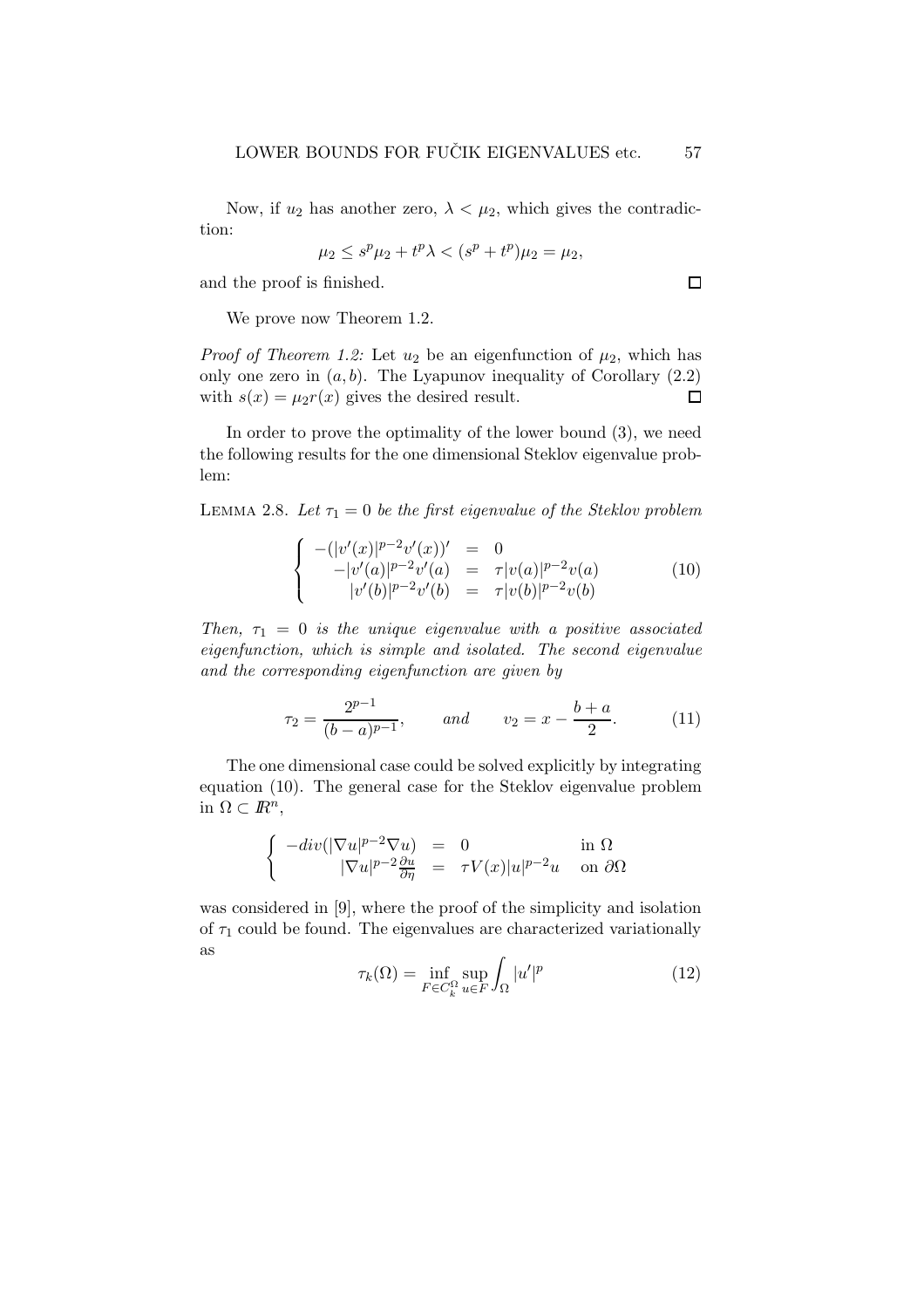where

$$
C_k^{\Omega} = \{ C \subset M^{\Omega} : C \text{ compact}, C = -C, \gamma(C) \ge k \},
$$
  

$$
M^{\Omega} = \{ u \in W^{1,p}(\Omega) : \int_{\partial \Omega} V|u|^p = 1 \}.
$$

For the one dimensional case, we have  $M^{(a,b)} = \{u \in W^{1,p}(a,b) :$  $|u(a)|^p + |u(b)|^p = 1$ .

We prove now the optimality the lower bound (3).

*Proof of Theorem 1.3:* Let  $\varepsilon > 0$ . We introduce the weights functions  $r_{\varepsilon}$ ,

$$
r_{\varepsilon} = \begin{cases} \frac{m}{2\varepsilon} & \text{for } x \in [a, a + \varepsilon] \\ 0 & \text{for } x \in [a + \varepsilon, b - \varepsilon] \\ \frac{m}{2\varepsilon} & \text{for } x \in [b - \varepsilon, b] \end{cases}
$$

and we consider the set  $C_2 = span{w_1, w_2} \cap {u \in W^{1,p}(a, b) :}$  $\int_a^b r_\varepsilon |u|^p = 1$ , where

$$
w_1 = \begin{cases} x - \frac{b+a}{2} & x \in [a, \frac{b+a}{2}] \\ 0 & x \in [\frac{b+a}{2}, b] \end{cases}, w_2 = \begin{cases} 0 & x \in [a, \frac{b+a}{2}] \\ x - \frac{b+a}{2} & x \in [\frac{b+a}{2}, b] \end{cases}
$$

which is admissible in the characterization (8) of the second variational Neumann eigenvalue. Let  $w = sw_1 + tw_2 \in C_2$ . We have:

$$
1 = sp \int_a^{\varepsilon} \frac{m}{2\varepsilon} |w_1|^p + t^p \int_{\varepsilon}^b \frac{m}{2\varepsilon} |w_2|^p = \frac{s^p + t^p}{2} \int_a^b r_{\varepsilon} \left| x - \frac{b+a}{2} \right|^p,
$$

since  $\int_a^{\varepsilon} |w_1|^p = \int_{\varepsilon}^b |w_2|^p$ . Now,

$$
\int_a^b |w'|^p = s^p \int_a^{\frac{b+a}{2}} |w'_1|^p + t^p \int_{\frac{b+a}{2}}^b |w'_2|^p = \frac{b-a}{2}(s^p + t^p),
$$

and replacing  $s^p + t^p$ , we obtain

$$
\int_a^b |w'|^p = \frac{(b-a)}{\int_a^b r_\varepsilon |x - \frac{b+a}{2}|^p} = \frac{(b-a)}{\int_a^b r_\varepsilon |v_2|^p},
$$

where  $v_2 = x - \frac{b+a}{2}$  $\frac{+a}{2}$  is the second Steklov eigenfunction. Hence,

$$
\mu_{2,\varepsilon} = \inf_{F \in C_2^{(a,b)}} \sup_{u \in F} \int_a^b |u'|^p \le \frac{(b-a)}{\int_a^b r_\varepsilon |v_2|^p} \tag{13}
$$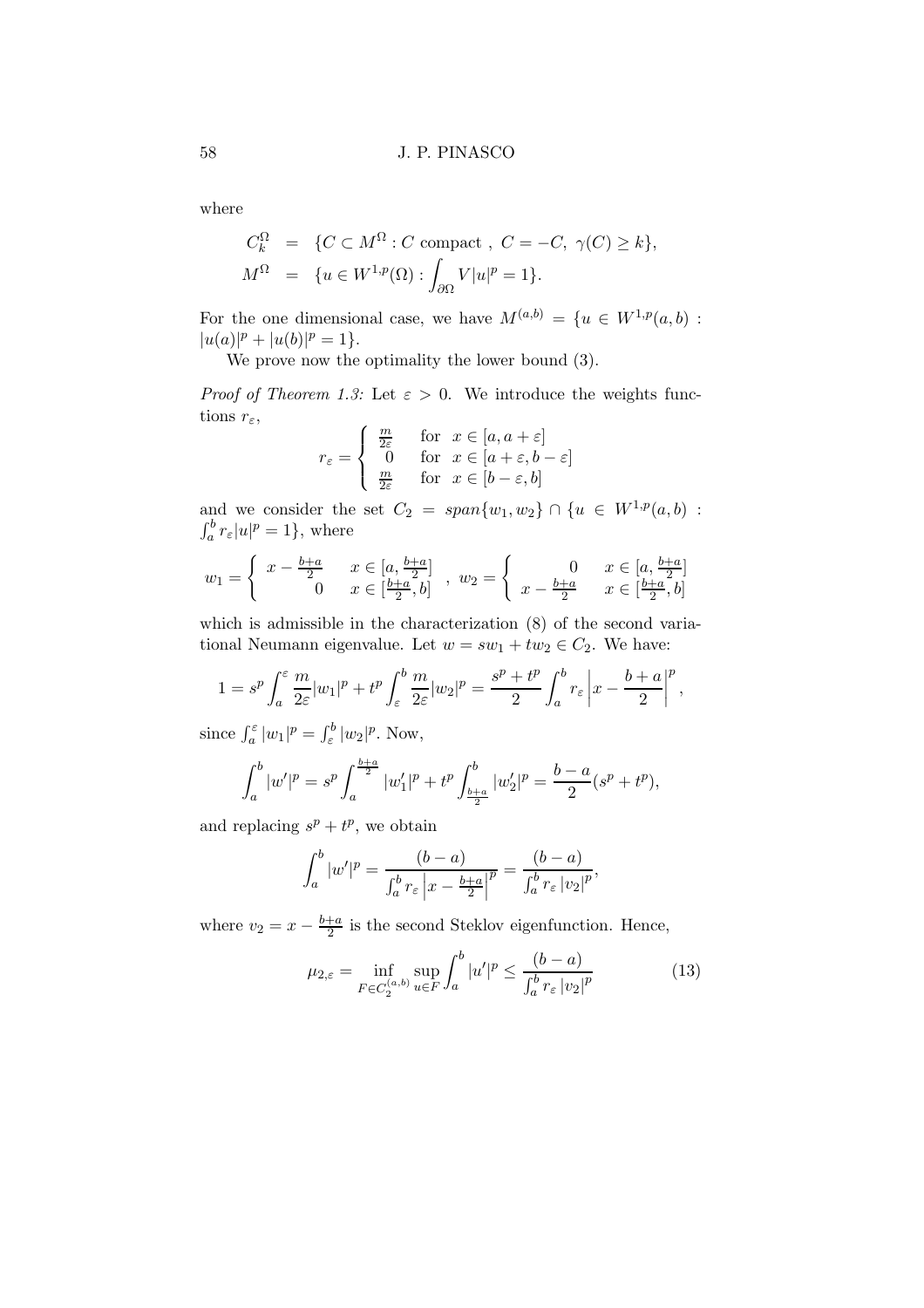Let  $\delta_c(x)$  be the delta function at c. We have

$$
\int_a^b r_\varepsilon(x)|v_2|^p \to \frac{m}{2} \int_a^b (\delta_a(x) + \delta_b(x))|v_2|^p dx
$$

as  $\varepsilon \to 0^+$ . Here,

$$
\int_a^b (\delta_a(x) + \delta_b(x)) |v_2|^p dx = |v_2(a)|^p + |v_2(b)|^p = 2\left(\frac{b-a}{2}\right)^p.
$$

Now, since Theorem 1.2 gives  $\frac{2^p}{m(b-a)}$  $\frac{2^p}{m(b-a)^{p-1}} \leq \mu_{2,\varepsilon}$ , we obtain as  $\varepsilon \to 0^+$  in equation (13),

$$
\mu_{2,\varepsilon} \to \frac{2^p}{m(b-a)^{p-1}},
$$

which gives the optimality of the lower bound.

REMARK 2.9. Let us note that the characterizations of the second Neumann and Steklov variational eigenvalues (8) and (12) coincides for the singular weight  $r$  in  $[a, b]$  given by

$$
r = \frac{m}{2}\delta_a(x) + \frac{m}{2}\delta_b(x),
$$

since replacing v by  $u_2$  in equation (6) we obtain

$$
\int_{a}^{b} |u_2'|^p = \mu_2^+ \int_{a}^{b} \frac{m}{2} (\delta_a(x) + \delta_b(x)) |u_2|^p
$$
  
=  $\mu_2^+ \frac{m}{2} (|u_2(a)|^p + |u_2(b)|^p)$ 

Finally, we consider the higher Neumann eigenvalues, obtained by the Lyusternik Schnirelman method or not. We have:

THEOREM 2.10. Let  $\tilde{\mu}_k$  be a positive eigenvalue of Problem (2) such that the associate eigenfunction has  $k - 1$  zeros in  $(a, b)$ . Then,

$$
\frac{2^p(k-1)^p}{(b-a)^{p-1}\int_a^b r(x)dx} \leq \tilde{\mu}_k.
$$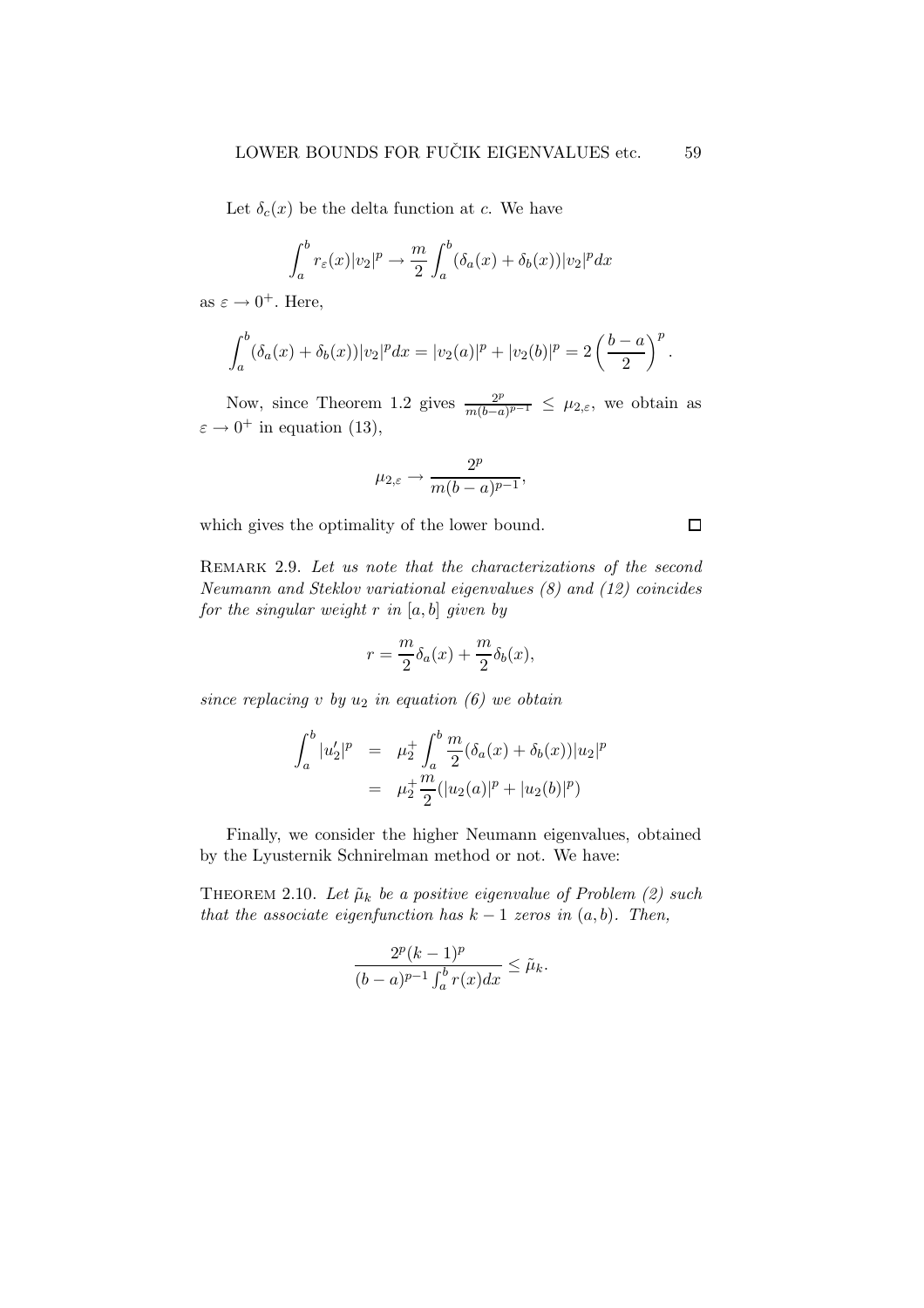*Proof.* Let  $u_k$  be an associate eigenfunction to  $\tilde{\mu}_k$ . Let  $x_1 < x_2 <$ ... <  $x_{k-1}$  be the zeros of  $u_k$  in  $(a, b)$ . Let  $c_j$  be a maximum of  $|u_k(x)|$  in  $(x_j, x_{j+1}), c_0 = a$  and  $c_{k-1} = b$ . We apply the Lyapunov inequality in each interval  $(c_j - 1, c_j)$ ,  $1 \leq j \leq k - 1$ , which gives

$$
\sum_{j=1}^{k-1} \frac{2^p}{(c_j - c_{j-1})^{p-1}} \le \tilde{\mu}_k \sum_{j=1}^{k-1} \left( \int_{c_{j-1}}^{c_j} r^+(x) dx \right) \le \tilde{\mu}_k \int_a^b r^+(x) dx.
$$

Now, the sum on the left hand side is minimized when all the summands coincides, which gives the lower bound,

$$
2^{p}(k-1)\left(\frac{k-1}{b-a}\right)^{p-1} \leq \tilde{\mu}_k \int_a^b r^+(x)dx,
$$

which completes the proof.

## 3. The Fučik eigenvalues

In this section we consider the Fučik eigenvalue problem  $(1)$ ,

$$
\begin{cases}\n-(|u'(x)|^{p-2}u'(x))' = r(x)(\alpha|u(x)|^{p-2}u^+(x) - \beta|u(x)|^{p-2}u^-(x)) \\
u'(a) = u'(b) = 0\n\end{cases}
$$

where  $r(x) \in L^{\infty}$  is a positive integrable function. Let us recall Theorem 1.1:

THEOREM 1.1. Let  $\int_a^b r(x) = m$ . There exist an hyperbolic type curve  $y = f(x)$  such that  $\beta \geq f(\alpha)$  for every Fučik eigenvalue  $(\alpha, \beta) \in \Gamma_1$  of Problem (1). Moreover,

$$
\lim_{\alpha \to \infty} f(\alpha) = \frac{1}{m(b-a)^{p-1}}.
$$

*Proof.* Let us suppose that  $(\alpha, \beta)$  is a Fučik eigenvalue of Problem (1) such that the associate eigenfunction u has only one zero  $c$  in  $(a, b)$ . Hence, by using Theorem 2.1, we have:

$$
\alpha \ge \frac{1}{(c-a)^{p-1} \int_a^c r(x) dx} \tag{14}
$$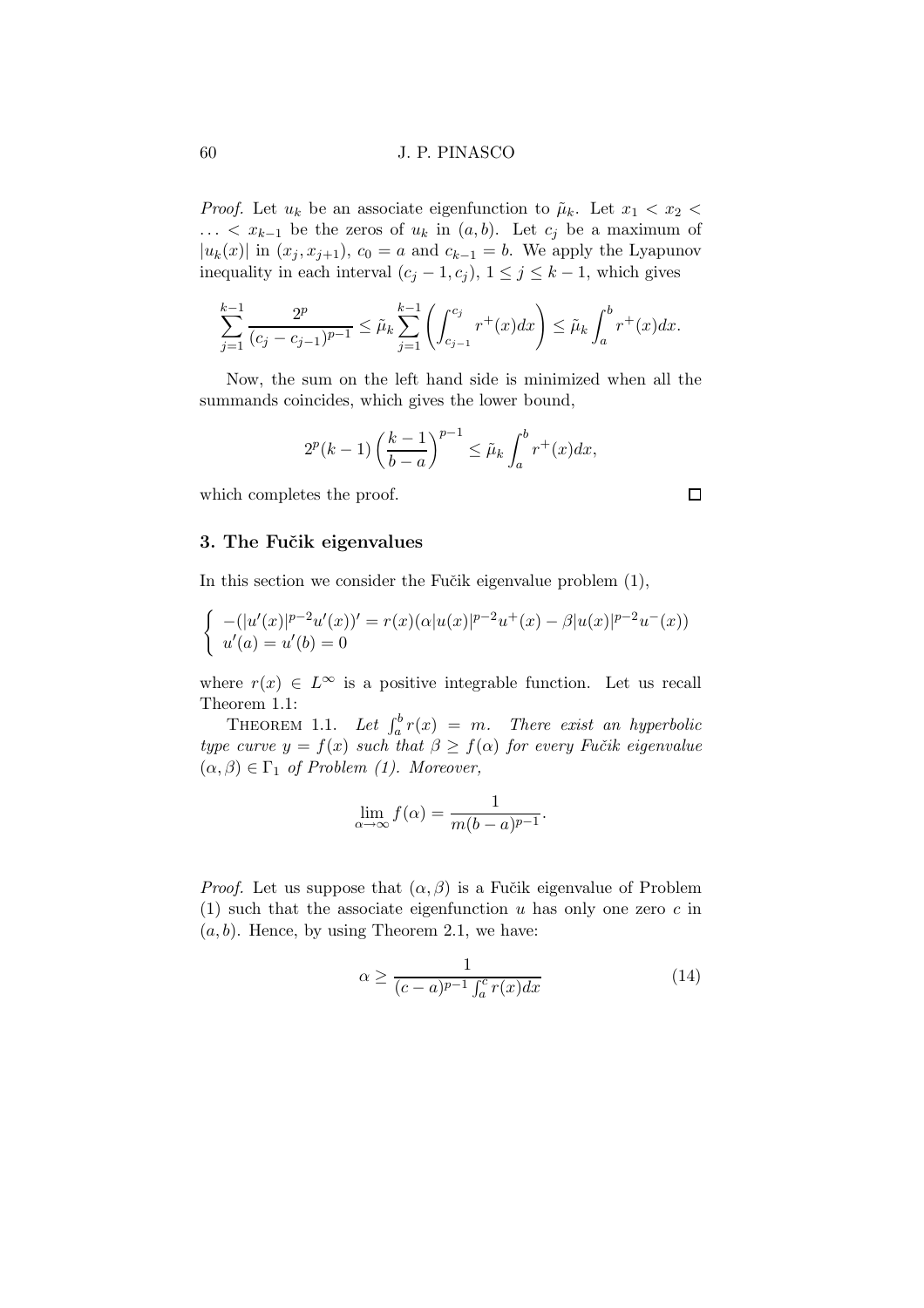$$
\beta \ge \frac{1}{(b-c)^{p-1} \int_c^b r(x) dx} \tag{15}
$$

From Equation (14), we have

$$
\int_{c}^{b} r(x)dx = m - \int_{a}^{c} r(x)dx \le m - \frac{1}{\alpha(c-a)^{p-1}}
$$

and replacing in Equation (15) gives

$$
\beta \ge \frac{1}{m(b-c)^{p-1}} \frac{\alpha(c-a)^{p-1}}{\alpha(c-a)^{p-1} - 1/m}.
$$

Equivalently,

$$
\beta \ge \frac{1}{m(b-c)^{p-1}} \left( 1 + \frac{1}{m\alpha(c-a)^{p-1} - 1} \right). \tag{16}
$$

We define the function

$$
f(x) = \frac{1}{m(b-a)^{p-1}} \left( 1 + \frac{1}{m(b-a)^{p-1}x - 1} \right)
$$

and the theorem is proved.

COROLLARY 3.1. All the non-trivial Fučik eigenvalues for the Neumann boundary condition are contained in the region:

$$
\left\{ (\alpha, \beta) \in \mathbb{R}^2 \, : \, \beta \ge \frac{1}{m(b-a)^{p-1}} \left( 1 + \frac{1}{m(b-a)^{p-1} \alpha - 1} \right) \right\} \tag{17}
$$

REMARK 3.2. Let us note that Equation  $(16)$  gives also a lower bound for the location of the zero c, for a given Fučik eigenvalue  $(\alpha, \beta)$  In fact, the inequality shows that c cannot be too close to a or b. We have

$$
\lim_{c \to a^{+}} \left[ \frac{1}{m(b-c)^{p-1}} \left( 1 + \frac{1}{m\alpha(c-a)^{p-1} - 1} \right) \right] = \infty
$$

and the same is valid when  $c \to b^-$ .

Our next result shows that Inequalities (14) and (15) are sharp.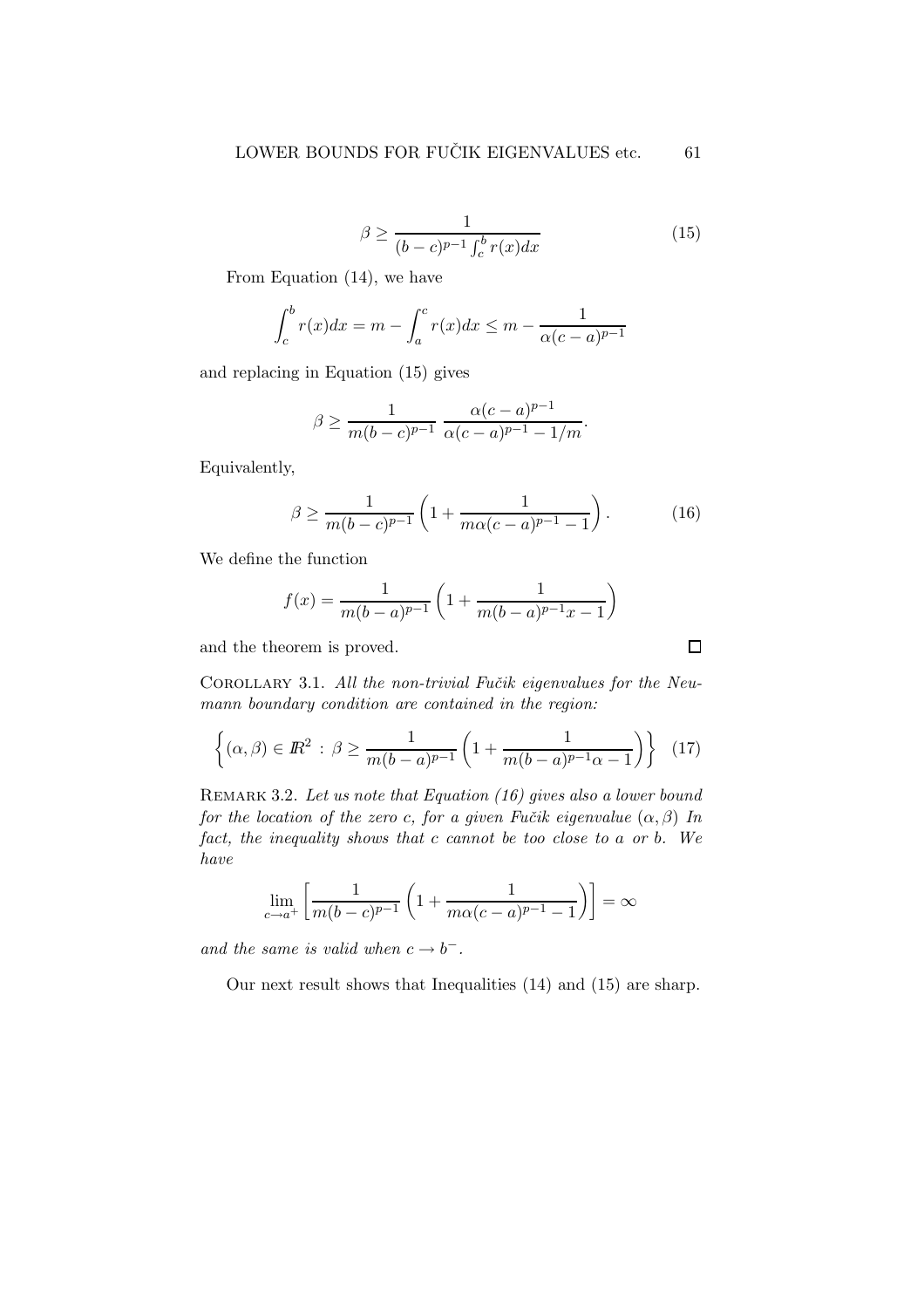#### 62 J. P. PINASCO

THEOREM 3.3. Let  $c \in (a, b)$  be fixed. Let  $\varepsilon > 0$ . Then, there exist a weight  $r_{\alpha\beta,\varepsilon}(x)$  with  $\int_a^b r_{\alpha\beta,\varepsilon}(x) = m$  such that  $(\alpha,\beta) \in \Sigma^*$  and

$$
\alpha - \frac{1}{(c-a)^{p-1} \int_a^c r_{\alpha\beta,\varepsilon}(x) dx} \le \varepsilon \tag{18}
$$

$$
\beta - \frac{1}{(b-c)^{p-1} \int_c^b r_{\alpha\beta,\varepsilon}(x)dx} \le \varepsilon.
$$
 (19)

Also, the region (17) cannot be improved when  $\alpha \rightarrow \infty$ .

We omit the proof, which is similar to the one given in Theorem 1.3. Indeed, from suitable approximations of

$$
r_{\alpha\beta}(x) = t\delta_a(x) + (m-t)\delta_b(x),
$$

with  $0 < t < m$ , we obtain the optimality of Inequalities (14), (15).

REMARK 3.4. Corollary 3.1 gives the isolation of the trivial lines, and an uniform estimate of the gap at infinity for positive weights with fixed integral m.

Let us note that the inequality

$$
\beta \ge \frac{1}{m(b-a)^{p-1}}
$$

obtained when  $\alpha \to \infty$  cannot be improved, being the optimal lower bound of the first eigenvalue of the mixed problem

$$
\begin{cases}\n-(|u'|^{p-2}u')' = \mu r |u|^{p-2}u \\
u(a) = u'(b) = 0\n\end{cases}
$$

which follows immediately from Lemma 2.1.

We consider the extension of Theorem 1.1 to indefinite weights. When  $r(x)$  changes sign, the Fučik eigenvalue problem for the plaplacian was considered in [1, 2]. In the quadrants  $\mathbb{R}^+ \times \mathbb{R}^+$  and  $I\!\!R^{-} \times I\!\!R^{-}$  there exist two families of curves in  $\Sigma$ . In the quadrants  $\mathbb{R}^+ \times \mathbb{R}^-$  and  $\mathbb{R}^- \times \mathbb{R}^+$ , the number of curves can be finite, and depends on the number of sign changes of  $r(x)$ .

Let  $\int_a^b r^+(x) = m^+$ ,  $\int_a^b r^-(x) = m^-$  and  $\int_a^b |r(x)| = m$ . We are thus led to the following strengthening of Theorem 1.1: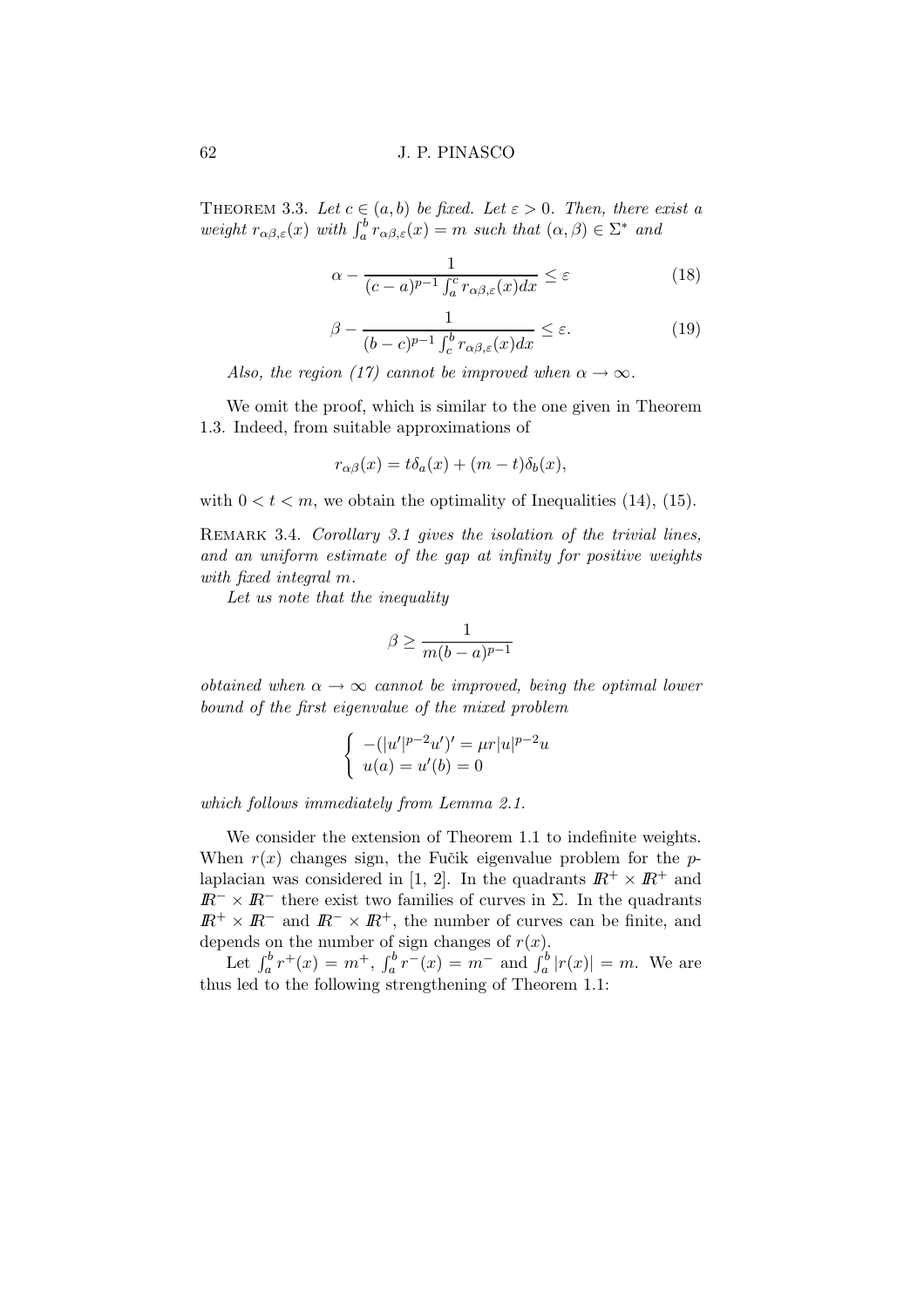THEOREM 3.5. Let  $(\alpha, \beta) \in \Sigma^*$ ,  $m^+ > 0$ ,  $m^- > 0$ , and  $\alpha > 0$ . (i) If  $\beta > 0$ , then there exists a curve  $y = f^+(x)$ ,

$$
f^{+}(x) = \frac{1}{m^{+}(b-a)^{p-1}} \left( 1 + \frac{1}{m^{+}(b-a)^{p-1}x + 1} \right),
$$

such that  $\beta \geq f^+(\alpha)$ .

(ii) If  $\beta < 0$ , then there exists a curve  $y = f^{\pm}(x)$ ,

$$
f^{\pm}(x) = \frac{-1}{m(b-a)^{p-1}} \left( 1 + \frac{1}{m(b-a)^{p-1}x - 1} \right),
$$

such that  $\beta \leq f^{\pm}(\alpha)$ .

Proof. The proof of Theorem 1.1 could be easily adapted to this case, taking  $r^+(x)$  for part (i).

For the part (ii), in quadrant  $\mathbb{R}^+ \times \mathbb{R}^-$  we obtain it from the inequalities given by Theorem 2.1, replacing the intervals of positivity and negativity by  $(a, b)$ :

$$
\alpha \ge \frac{1}{(b-a)^{p-1}m^+} \qquad \text{ and } \qquad \beta \le \frac{-1}{(b-a)^{p-1}m^-},
$$

since

$$
\frac{1}{(b-a)^{p-1}|\beta|} \le m^- = m - m^+ \le m - \frac{1}{(b-a)^{p-1}\alpha},
$$

which gives,

$$
\beta \le \frac{-\alpha}{m(b-a)^{p-1}\alpha - 1} = \frac{-1}{m(b-a)^{p-1}} \left( 1 + \frac{1}{m(b-a)^{p-1}\alpha - 1} \right),
$$

and the proof is finished.

REMARK 3.6. In much the same way, for  $\alpha < 0$  we deduce the existence of two curves  $f^-(x)$ ,  $f^{\mp}(x)$  by considering the weight  $-r(x)$ .

REMARK 3.7. It is possible to obtain curves defining regions which contains the eigenvalues corresponding to eigenfunctions with a prescribed number of nodal domains, by using the lower bounds in Theorem 2.10.